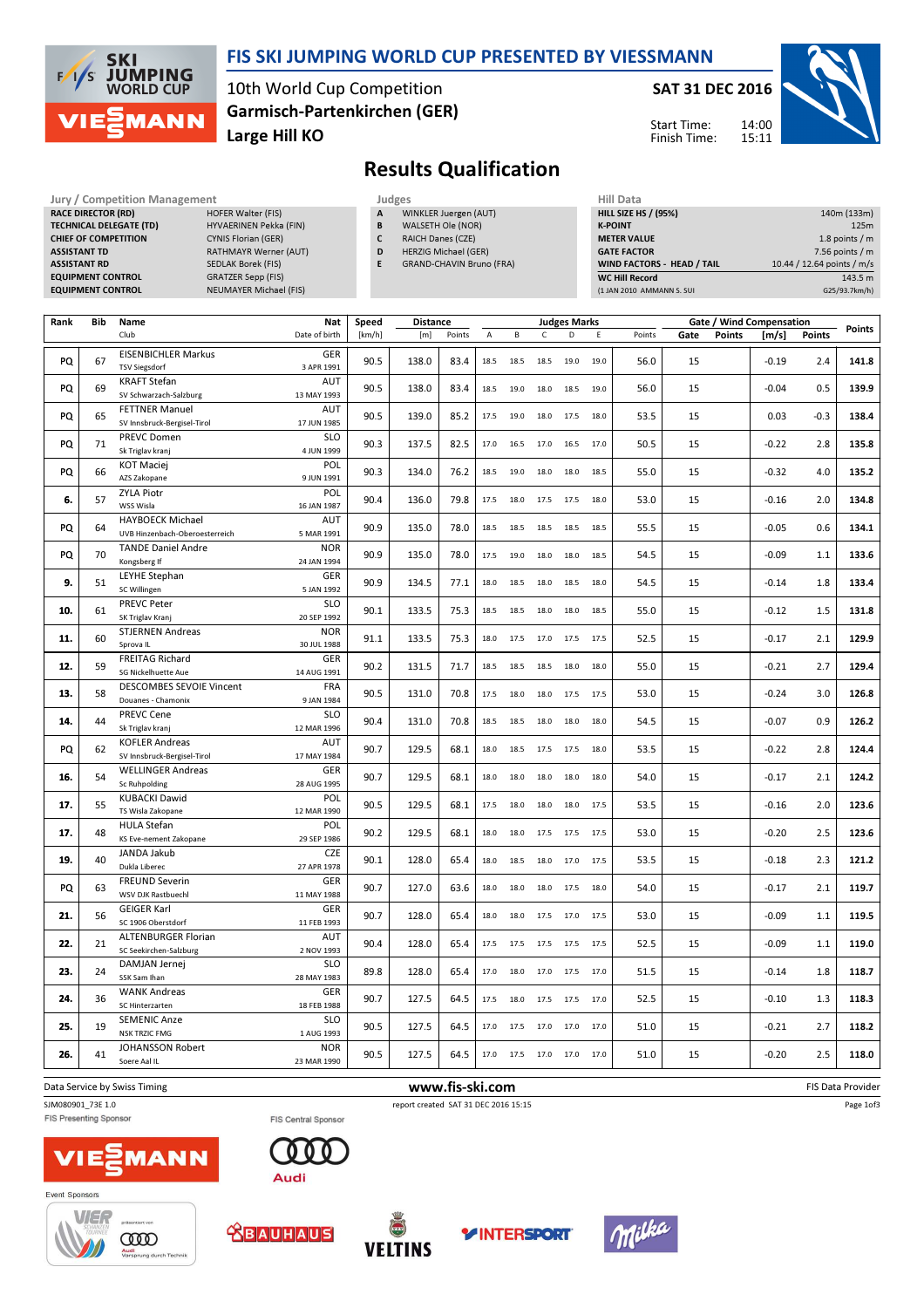

### FIS SKI JUMPING WORLD CUP PRESENTED BY VIESSMANN

10th World Cup Competition Large Hill KO Garmisch-Partenkirchen (GER) SAT 31 DEC 2016

14:00 15:11 Start Time: Finish Time:



# Results Qualification

|     | Bib | Name                                                         | Nat                       | Speed  | <b>Distance</b> |        |      |                          |                | <b>Judges Marks</b>    |      |        | Gate / Wind Compensation | Points        |         |         |       |
|-----|-----|--------------------------------------------------------------|---------------------------|--------|-----------------|--------|------|--------------------------|----------------|------------------------|------|--------|--------------------------|---------------|---------|---------|-------|
|     |     | Club                                                         | Date of birth             | [km/h] | [m]             | Points | A    | В                        | $\mathsf{C}$   | D                      | Ε    | Points | Gate                     | <b>Points</b> | [m/s]   | Points  |       |
| 27. | 43  | BOYD-CLOWES Mackenzie<br>Altius Nordic Ski Club              | CAN<br>13 JUL 1991        | 90.7   | 127.0           | 63.6   | 17.5 | 17.5                     | 17.5           | 17.0                   | 17.0 | 52.0   | 15                       |               | $-0.13$ | 1.6     | 117.2 |
| 28. | 46  | TAKEUCHI Taku<br>Kitano Construction Corp. Ski Club          | <b>JPN</b><br>20 MAY 1987 | 90.0   | 125.5           | 60.9   | 17.5 | 17.5                     | 17.5           | 17.0                   | 17.5 | 52.5   | 15                       |               | $-0.26$ | 3.3     | 116.7 |
| 29. | 53  | <b>ITO Daiki</b><br>Megmilk Snow Brand Ski Team              | <b>JPN</b><br>27 DEC 1985 | 90.4   | 126.5           | 62.7   | 17.5 | 18.0                     | 17.5           | 17.5                   | 17.5 | 52.5   | 15                       |               | $-0.11$ | 1.4     | 116.6 |
| 30. | 33  | <b>BICKNER Kevin</b><br>Norge Ski Club                       | <b>USA</b><br>23 SEP 1996 | 90.6   | 126.0           | 61.8   | 17.0 | 17.0                     |                | 17.0 17.0              | 16.5 | 51.0   | 15                       |               | $-0.29$ | 3.7     | 116.5 |
| 31. | 20  | <b>AALTO Antti</b><br>Kiteen Urheilijat                      | <b>FIN</b><br>2 APR 1995  | 90.3   | 127.0           | 63.6   | 17.0 | 17.5                     | 17.0           | 17.0                   | 17.0 | 51.0   | 15                       |               | $-0.10$ | 1.3     | 115.9 |
| 32. | 52  | <b>KLIMOV Evgeniy</b><br>GBU TSTOVS Moskovskaya oblast Ski s | <b>RUS</b><br>3 FEB 1994  | 90.6   | 126.5           | 62.7   | 17.0 | 17.5                     | 17.5           | 17.0                   | 17.5 | 52.0   | 15                       |               | $-0.06$ | 0.8     | 115.5 |
| 33. | 47  | <b>FANNEMEL Anders</b><br>Hornindal II                       | <b>NOR</b><br>13 MAY 1991 | 90.3   | 127.0           | 63.6   | 17.0 | 17.5                     | 17.0           | 17.0                   | 17.0 | 51.0   | 15                       |               | $-0.04$ | 0.5     | 115.1 |
| 34. | 5   | <b>PASCHKE Pius</b><br>WSV Kiefersfelden                     | GER<br>20 MAY 1990        | 90.2   | 126.5           | 62.7   | 17.0 | 17.5                     | 17.0           | 17.0                   | 17.0 | 51.0   | 15                       |               | $-0.09$ | 1.1     | 114.8 |
| 35. | 38  | KOUDELKA Roman<br>LSK Lomnice nad Popelkou                   | <b>CZE</b><br>9 JUL 1989  | 90.6   | 125.0           | 60.0   | 17.0 | 17.5                     | 17.0           | 17.0                   | 17.0 | 51.0   | 15                       |               | $-0.26$ | 3.3     | 114.3 |
| 36. | 32  | <b>KORNILOV Denis</b><br>Sdushor CSP N. Novgorod Dinamo      | <b>RUS</b><br>17 AUG 1986 | 90.2   | 125.0           | 60.0   | 17.0 | 17.5                     | 17.0           | 17.0                   | 17.0 | 51.0   | 15                       |               | $-0.24$ | 3.0     | 114.0 |
| 37. | 35  | <b>HLAVA Lukas</b><br>Dukla Liberec                          | <b>CZE</b><br>10 SEP 1984 | 90.4   | 125.5           | 60.9   | 17.0 | 17.5                     | 17.5           | 17.0                   | 17.0 | 51.5   | 15                       |               | $-0.10$ | 1.3     | 113.7 |
| 38. | 42  | <b>AMMANN Simon</b><br><b>SSC Toggenburg</b>                 | SUI<br>25 JUN 1981        | 90.3   | 125.0           | 60.0   | 16.0 | 17.0                     | 17.0           | 17.0                   | 17.0 | 51.0   | 15                       |               | $-0.20$ | 2.5     | 113.5 |
| 39. | 49  | <b>TEPES Jurij</b><br>SD Dolomiti                            | <b>SLO</b><br>14 FEB 1989 | 90.5   | 123.5           | 57.3   | 17.0 | 18.0                     | 17.0           | 17.5                   | 17.5 | 52.0   | 15                       |               | $-0.20$ | 2.5     | 111.8 |
| 40. | 9   | <b>VASSILIEV Dimitry</b><br>Ufa Dinamo                       | <b>RUS</b><br>26 DEC 1979 | 90.6   | 124.5           | 59.1   | 16.5 | 17.0                     | 17.0           | 17.0                   | 16.5 | 50.5   | 15                       |               | $-0.12$ | 1.5     | 111.1 |
| 41. | 39  | <b>SCHIFFNER Markus</b><br>UVB Hinzenbach-Oberoesterreich    | <b>AUT</b><br>5 JUN 1992  | 90.4   | 123.5           | 57.3   | 16.5 | 17.0                     | 17.0           | 17.0                   | 17.0 | 51.0   | 15                       |               | $-0.18$ | 2.3     | 110.6 |
| 42. | 10  | ZIOBRO Jan<br>WKS Zakopane                                   | POL<br>24 JUN 1991        | 90.1   | 124.0           | 58.2   | 16.5 | 17.0                     | 16.5           | 16.5                   | 16.5 | 49.5   | 15                       |               | $-0.18$ | 2.3     | 110.0 |
| 43. | 37  | <b>HILDE Tom</b><br>Asker Skiklubb                           | <b>NOR</b><br>22 SEP 1987 | 90.4   | 123.0           | 56.4   | 17.0 | 17.0                     | 17.0           | 17.0                   | 17.0 | 51.0   | 15                       |               | $-0.15$ | 1.9     | 109.3 |
| 44. | 29  | <b>GRANERUD Halvor Egner</b><br>Asker Skiklubb               | <b>NOR</b><br>29 MAY 1996 | 90.1   | 124.0           | 58.2   | 17.0 | 17.5                     | 17.0           | 16.5                   | 17.0 | 51.0   | 15                       |               | 0.05    | $-0.5$  | 108.7 |
| 45. | 1   | <b>SCHMID Constantin</b><br>Wsv Oberaudorf                   | <b>GER</b><br>27 NOV 1999 | 90.3   | 122.5           | 55.5   | 17.0 | 17.0                     | 17.0           | 17.0                   | 16.5 | 51.0   | 15                       |               | $-0.13$ | 1.6     | 108.1 |
| 46. | 50  | STURSA Vojtech<br>Dukla Liberec                              | <b>CZE</b><br>3 AUG 1995  | 90.1   | 121.5           | 53.7   | 16.5 | 17.0                     | 17.0           | 16.5                   | 17.0 | 50.5   | 15                       |               | $-0.18$ | 2.3     | 106.5 |
| 47. | 6   | KOBAYASHI Ryoyu<br>Tsuchiya Home Ski Team                    | <b>JPN</b><br>8 NOV 1996  | 90.1   | 122.5           | 55.5   | 16.5 | 17.0                     | 16.5           | 16.5                   | 16.5 | 49.5   | 15                       |               | $-0.08$ | 1.0     | 106.0 |
| 48. | 31  | MAEAETTAE Jarkko<br>Kainuun Hiihtoseura                      | <b>FIN</b><br>28 DEC 1994 | 90.0   | 121.0           | 52.8   | 16.5 | 17.0                     | 17.0           | 16.5                   | 17.0 | 50.5   | 15                       |               | $-0.16$ | 2.0     | 105.3 |
| 49. | 45  | <b>KASAI Noriaki</b><br>Tsuchiya Home Ski Team               | <b>JPN</b><br>6 JUN 1972  | 89.8   | 120.0           | 51.0   |      | 17.0 17.0 17.0 17.0      |                |                        | 17.5 | 51.0   | 15                       |               | $-0.20$ | 2.5     | 104.5 |
| PQ  | 68  | STOCH Kamil<br>KS Eve-nement Zakopane                        | POL<br>25 MAY 1987        |        | <b>DNS</b>      |        |      |                          |                |                        |      |        |                          |               |         |         |       |
|     |     |                                                              |                           |        |                 |        |      |                          |                |                        |      |        |                          |               |         |         |       |
|     |     | Not qualified for 1st Round                                  |                           |        |                 |        |      |                          |                |                        |      |        |                          |               |         |         |       |
| 50. | 23  | ZOGRAFSKI Vladimir<br><b>NSA</b>                             | <b>BUL</b><br>14 JUL 1993 | 89.9   | 122.0           | 54.6   | 16.0 |                          |                | 17.0  16.5  16.5  16.5 |      | 49.5   | 15                       |               | $-0.02$ | 0.3     | 104.4 |
| 51. | 26  | <b>TOLLINGER Elias</b><br>SV Innsbruck-Bergisel-Tirol        | AUT<br>25 MAR 1995        | 90.6   | 120.0           | 51.0   |      | 16.5 17.5 17.0 17.0 16.5 |                |                        |      | 50.5   | 15                       |               | $-0.14$ | 1.8     | 103.3 |
| 52. | 3   | <b>HOFFMANN Felix</b><br><b>SWV Goldlauter</b>               | GER<br>14 OCT 1997        | 90.0   | 119.5           | 50.1   |      | 16.5 16.5 17.0 16.5      |                |                        | 16.5 | 49.5   | 15                       |               | $-0.04$ | 0.5     | 100.1 |
| 53. | 13  | <b>JUSTIN Rok</b><br>SSD Stol Zirovnica                      | <b>SLO</b><br>6 APR 1993  | 90.0   | 117.0           | 45.6   | 16.5 |                          | 17.0 17.0 17.0 |                        | 16.5 | 50.5   | 15                       |               | $-0.20$ | 2.5     | 98.6  |
| 54. | 25  | <b>DESCHWANDEN Gregor</b><br>Horw                            | SUI<br>27 FEB 1991        | 90.1   | 118.0           | 47.4   |      | 16.5 16.5 16.5 16.5      |                |                        | 16.0 | 49.5   | 15                       |               | $-0.12$ | $1.5\,$ | 98.4  |